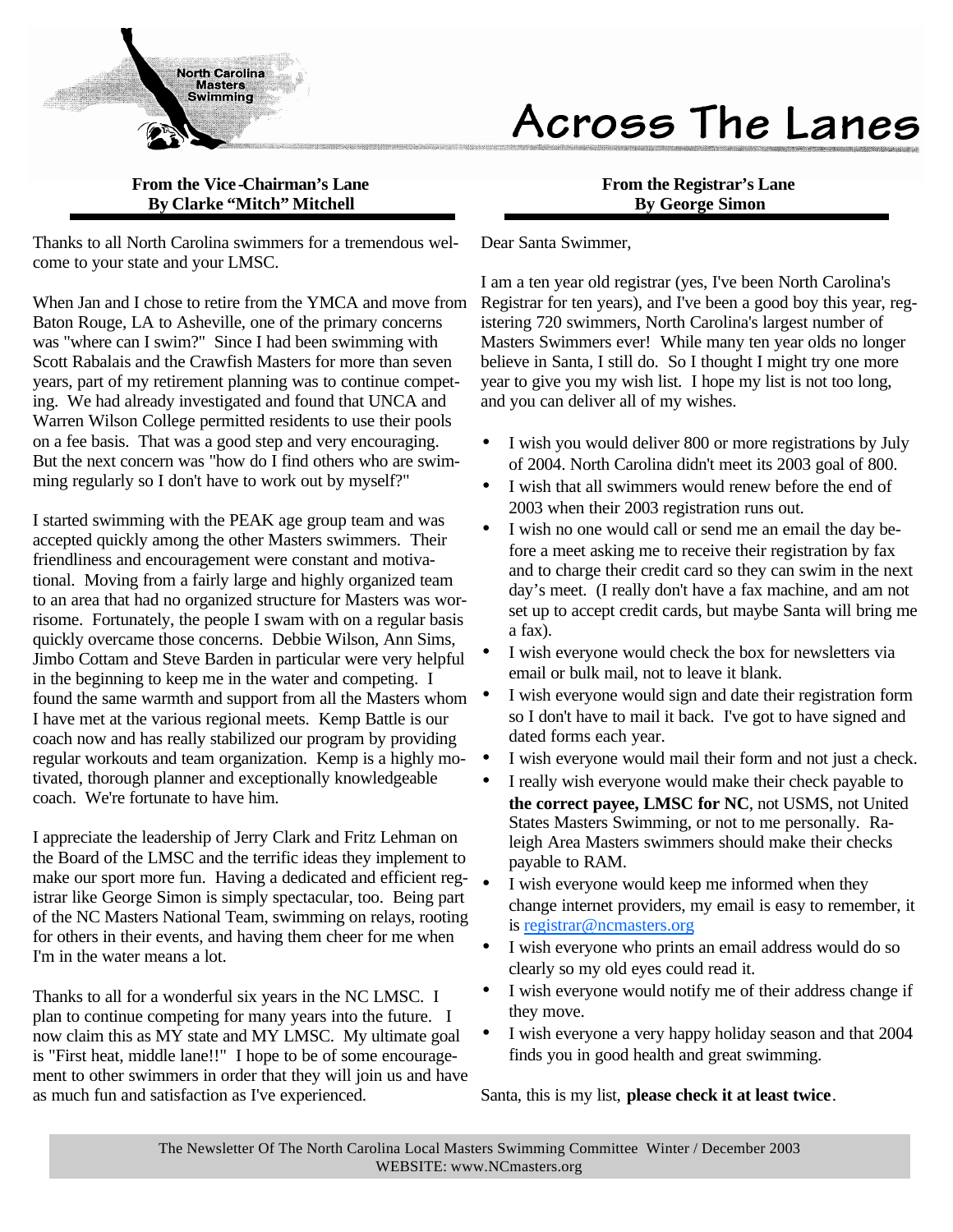### **PERFORMANCE APTITUDES AND ATTITUDES**

### **No Pain, No Gain by Dr. Jody Welborn**

You wake up the morning after a particularly strenuous workout. Your muscles have that familiar ache which brings back the words of your childhood coach, "No pain, no gain. "Boy," you think, "I have gained a lot."

All of us have experienced the above scenario, but is the voice that echoes in your head speaking the truth? The answer is a resounding NO! Sore muscles are not the sign of a successful workout, but rather signify microscopic injury to the muscle, tendons, and ligaments.

What you are experiencing is known as delayed onset muscle soreness (DOMS). Even though DOMS has been investigated for decades, little is known about the actual cause, and many theories exist. The more common theories include the torn tissue theory which suggests that tears in the muscle fibers are the cause of the pain. The connective tissue theory implicates damage to the tendons and ligaments attached to the muscles. The inflammation theory states that DOMS may be the result of the attempts by the body to repair the damage that has been caused by the workout.

What we do know about DOMS is that the skeletal muscle is the only muscle type affected and DOMS can occur in any skeletal muscle. The muscles do not sustain long-term damage and ultimately performance is not affected. However, performance may be affected in the short-term, primarily due to pain, but also from temporary loss of affected muscle to produce force. DOMS is not due to the accumulation of lactic acid in the exercising muscles as lactic acid is removed from the muscle within an hour or two after the exercise, and DOMS usually occurs after 24 hours. Activities that require muscles to forcefully contract while they are lengthening such as running downhill, going downstairs, or lowering a weight (eccentric contraction) seem to result in the most pain.

Typically pain from DOMS occurs in the first 24-48 hours after exercise and peaks by 72 hours. The pain usually subsides by 5-7 days after the exercise.

Although most active adults have experienced DOMS, it is not a necessary part of your exercise program. Measures can be taken to avoid DOMS. Some of these measures include a thorough warm-up before exercise and with an adequate cool down at the end of the workout. The exercise program should be started with easy to moderate activity

intensifying gradually over time. Don"t make abrupt changes in your exercise program, and always allow your body time to adapt.

If you do experience DOMS, there are measures you can take to relieve it. The principal measure is time. Just wait. The pain will go away in 5-7 days without treatment. Performing easy aerobic activity will increase blood flow to the affected muscles and this may improve the soreness. As always, use the RICE principle (rest and ice to the affected area) in addition to careful stretching and massage of the sore muscle. If the discomfort interferes with your usual activities, consider the use of non-steroidal antiinflammatory medicines, such as aspirin or ibuprofen, but do not take more than is recommended on the bottle. Some recommend Vitamin C, as Vitamin C is needed to make connective tissue and has been reported to lessen the pain. If your pain persists longer than about seven days, or increases despite these measures, consult your physician.

Despite what your coach may say, pain after exercise is not an indication of a good workout and is not necessary for getting into shape. With a regular, carefully planned exercise program there can be gain without pain.

*Jody Welborn is a cardiologist from Portland, Oregon. Her medical experience includes a B.A. from the University of Oregon, MD. from Oregon Health Sciences University, internal medicine residency at University of Texas, San Antonio, and Cardiology fellowship at the University of Alabama, Birmingham. Jody is a member of three USMS national committees, including Sports Medicine, Fitness and Planning. She is also a Masters swimmer who swims with the Metro YMCA Masters in Portland.*



**Happy Holly Days**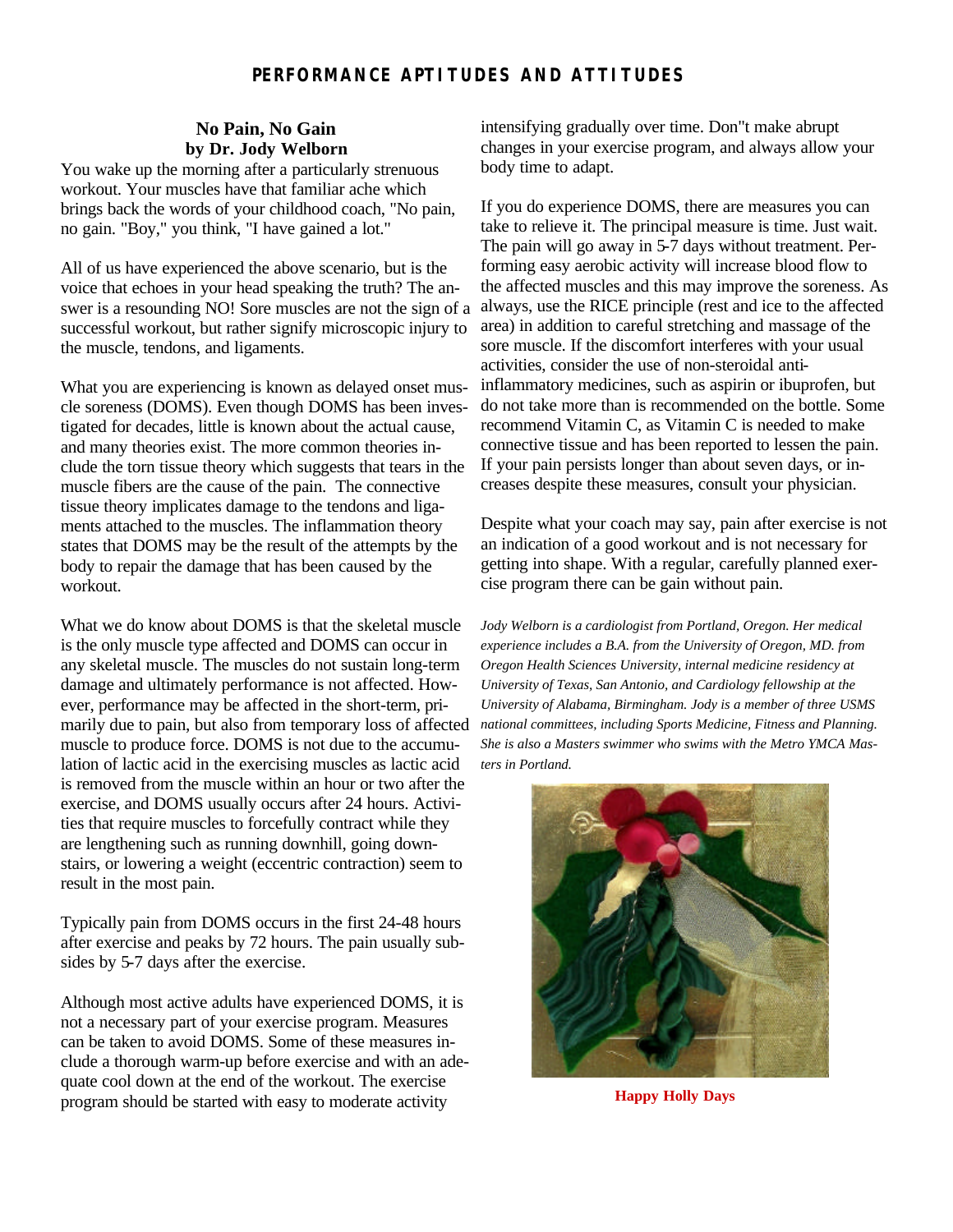### **LMSC for NC Intensive Training Camp November 7-9, 2003 By Jerry Clark**

For the last couple of years, the LMSC-NC Board has been discussing and planning activities to have our Masters experience more coaching. The Board decided to partially subsidize a highquality coaching clinic. I suggested that a good model would be the annual Intensive Swim Camp held at Walnut Creek, California and led by Kerry O'Brien. Arrangements were made with USMS and Charlotte SwimMasters for additional financial support, and we were ready to go. The purpose of the Swim Camp is to provide race-specific training for competitors by putting them through an intensive workout to create the same psychological and physiological conditions that occur in the latter stage of races.

On Friday November 7<sup>th</sup>, Brian Stack (Oakland, CA), Kerry O'Brien (Walnut Creek, CA), Jim Miller (Richmond, VA) and Ty Segrest (Winter Park, FL) arrived in Charlotte. They were our professional coaches for this first (and hopefully annual) Masters Intensive Training Camp. Brian, Kerry, and Jim coach large Masters teams in their respective cities, while Ty (who is also an age group swim coach) specializes in the underwater videotaping of swimmers.

Thirty-eight NC Masters signed up for the weekend that commenced Friday evening with the Charlotte area swimmers being videotaped and critiqued by the three coaches. Oh boy, were the comments interesting as each participant left the video analysis. "Look down at the bottom all the way across and back"; "remember to roll my hips"; "be sure to set my elbows high in the catch phase of my stroke"; etc., etc. Everyone was excited about seeing themselves not only from the side but from a direct frontal view as well (plus a rear view for those doing breaststroke kicking).

The other participants arrived Saturday morning. Not knowing what exactly to expect, there was some apprehension about the first workout. We first did a set that helped us establish (a) our individual stroke count per 25 yards, (b) a pace per 50 that we felt comfortable with, and then (c) focus on swimming at the pace and stroke count we'd just established.

Kerry divided us into two groups with group one learning about tempo training by using a wafer size device (which was placed under our swim caps next to an ear) that beeped at whatever rate we selected. After establishing a tempo with which we were individually comfortable, we swam some descending 100s holding that tempo. Following that, we began to speed up the device's beeping and tried to swim another set of descending 100s at the faster tempo. While the swims became harder to accomplish as we worked through the set, it was a fascinating procedure to go through. Being so focused on experimenting and learning made the total distance swum go by unnoticed.

Meanwhile, group two started a tough set designed to help us decide our own best combination of fast stroke turnover with more powerful, but slower, strokes. Swimming a set of 5 x 200 @ 5:00 interval seemed easy on paper, but we soon learned how difficult this would become. We were to begin the first 100 of the 200 as fast as we could turn our arms over until we began to fatigue, then swim back to the 100 wall easy (most people began to feel fatigue coming on around 35 yards), rest ten seconds, take off for the second 100 in which we were directed to take slower but more powerful strokes until we began to feel fatigued (again, this seemed to happen at 30-35 yards), and then finish the remainder of that 100 swimming easily. This was a new experience for most of us, much harder to do than it sounds, but very productive. Throughout the morning, those being video-ed would move to the film lane for five minutes, be taped, and then return to their workout lane.

After surviving these fatiguing morning sets, we met with the coaches who analyzed our videotaped swims. We learned a lot, not only by having our own swims critiqued, but also by listening to the coaches while others were being evaluated. Everyone was noticeably enthusiastic about learning stroke and/or body position changes to improve their swimming.

Sunday morning's session began at 7:30. The clinic started with a half hour backstroke school (Jim), followed by a half hour breaststroke school (Brian), and then a half hour butterfly school (Kerry). Following the instruction and stroke drills the real workout commenced. We all did the same warm up set, after which we chose between mid -distance and distance workouts. The workouts for the groups focused on setting a pace, working hard doing some descending sets, then holding (or speeding up) the established pace when tired. The sets were intriguing, and once again we found ourselves immersed in the purpose of the workout rather than the overall yardage. This total focus is indicative of attentive, enthusiastic swimmers wanting to learn by experiencing what its really like to race hard and hold on to (or speed up) a pre-set race pace. Everyone, especially the on-deck coaches were pulling for each other to "hang in there".

The Camp's workouts are included for your consideration. Try them with a group over a two -day period following a couple of rest days. Be sure to set some intervals that you'll have to work hard to make throughout the whole set (an interval is the time between sendoffs, not the swim time or the amount of rest time after a swim). Have some buddies do them with you as its easier to push yourself with company.

We would like to have a similar, but less rigorous, clinic early next year. We'd probably have a guest coach pay more attention to 'doing it right' and learning to structure workouts for personal improvement over a selected time period, and pay less attention to getting worn down and trying to hold onto speed toward the end of the set. We hope we've ignited an interest that will spread to all swimmers young and older, fast and slow, experienced and beginners, throughout North Carolina.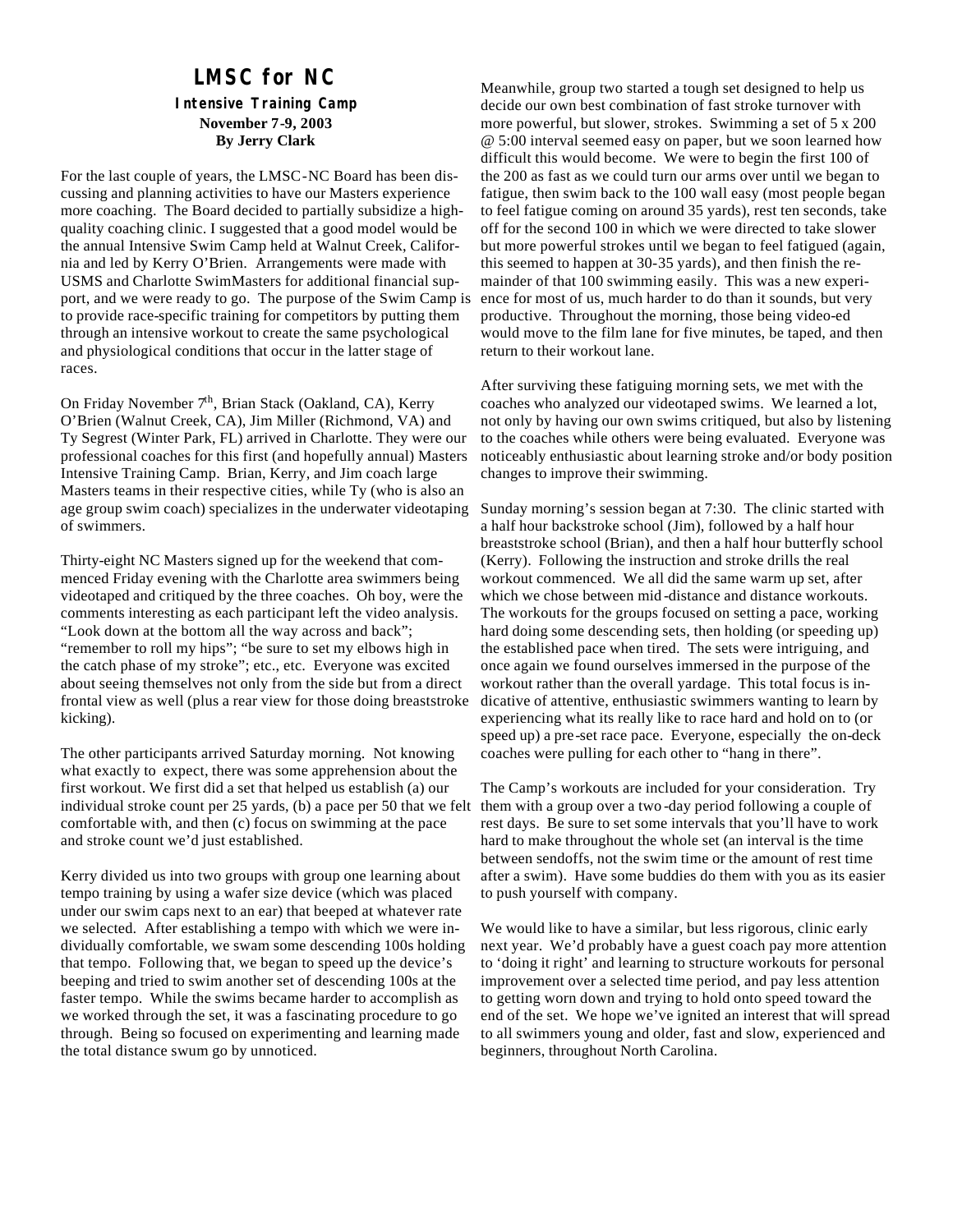### *NORTH CAROLINA TRAINING CAMP/CLINIC* **NOVEMBER 8 AND 9, 2003**

### **WEEKEND FORMAT**

**Saturday Morning**WARM **UP:** (15 MIN) SWIM  $-300 + 4$  X 25 (3-COUNT SWITCH  $-3$  strokes then pause on side for 3 count) SWIM –200 NEGATIVE SPLIT PULL –200 (ROCK-N-ROLL – roll the hips while swimming at a moderate effort) **SET I: STROKE COUNT + PACE** (20 MIN) 6 X 25 (ESTABLISH STROKE COUNT) + 3 X 50 (ESTABLISH PACE @ S.C.)  $6 X 25 + 2 X 75$  $6 X 25 + 1 X 150$ MAINTAIN SAME INT OF :25 OR :30 SEC /PER 25 THROUGHOUT HOLD SAME STROKE COUNT AND PACE THROUGHOUT EXTRA 30 SEC BEFORE THE 150 SET II: **Group 1: TEMPO TRAINING** (30 MIN) 6 X 50 @ EZ INT – ESTABLISH SMOOTH/EZ TEMPO 3 X 100 @ MODERATE INTERVAL - DESCEND THE 100 SWIMS MAINTAINING SAME TEMPO 3 X 50 @ EZ INTERVAL - DESCEND TIME AS YOU INCREASE TEMPO BY (3) 3 X 100 @ MODERATE INTERVAL - DESCEND INTERVAL AS YOU MAINTAIN SAME TEMPO 3 X 50@ EZ INTERVAL - DESCEND TIME AS YOU INCREASE TEMPO BY (2) 3 X 100 @ MODERATE INTERVAL - DESCEND TIME AS YOU MAINTAIN SAME TEMPO 3 X 50 @ EZ INTERVAL - DESCEND TIME AS YOU INCREASE TEMPO BY (YOUR CHOICE) **Group 2: SPEED PLUS POWER** (30 MIN) 5 X 200 @ 5:00 – FIRST 100, GO OUT FAST STROKES TIL START TO FATIGUE, THEN EZ FOR REST OF THIS 100. :10 REST. SECOND 100 – GO OUT WITH POWERFUL BUT SLOWER STROKES TIL START TO FATIGUE, THEN EZ FOR REST OF THIS 100. 4 X 75 DESCEND 1-3 + 75 BROKEN INTO 3 X 25 ON :30 (RECOVERY) **\*\*\*\*\* ROTATE GROUPS Sunday Morning Stroke Schools** (90:00 MIN) **Stroke Schools will consist of:**<br>7:30-8:00 Backstroke School 20 Min. – Drill Instruction & 20 Min. – Drill Instruction & Practice 8:00-8:30 Breaststroke School 5 Min. – Stroke Practice 8:30-9:00 Butterfly School 5 Min. – Stroke Evaluation (Report Cards) **WARM UP :** EVERYONE (17:00 Min) ADVANCED S-400 NEG SPLIT K-200 NEG SPLIT P-300 NEG SPLIT INTERMEDIATE S-300 NEG SPLIT K-150 NEG SPLIT P-250 NEG SPLIT **DISTANCE OPTION**

**SET I: SWIM 3 X 700** (36:00 MIN) INTERVAL OF 12:00 OR LESS

DESCEND 1-3

1) STRAIGHT SWIM *(Continued on page 5)*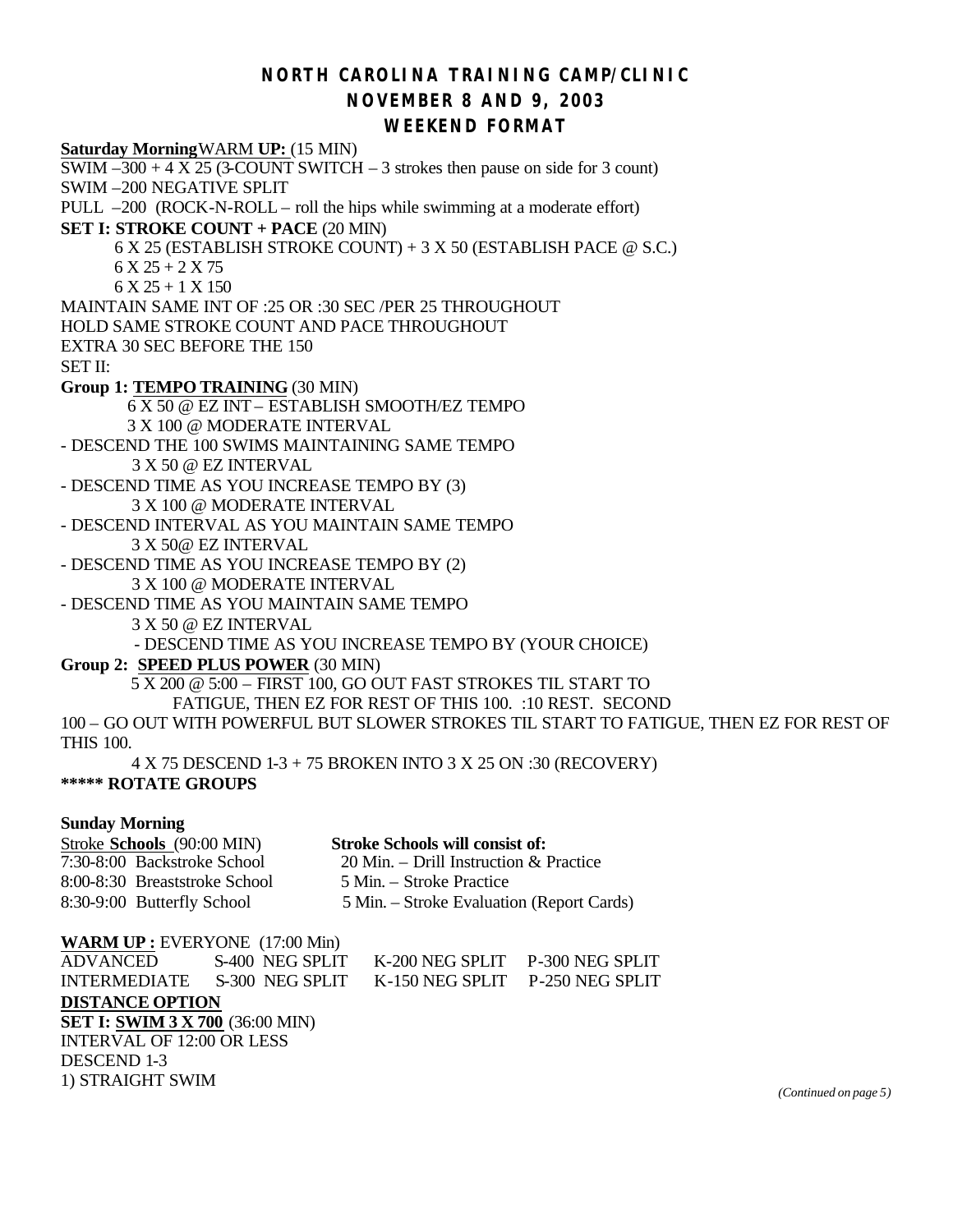2) BROKEN: 7 X 25(:10 REST) 6(:10) 5(:10) 4(:10) 3(:10) 2(:10) 1 SUBTRACT 1:00 FOR 700 TIME 3 )BROKEN: 300(20) 200(20) 100(20) 100 SUBTRACT 1:00 FOR 700 TIME **SET II: "MOP-UP" SET** (6 MIN) 6 X 25 AT (-1) STROKE COUNT + 3 X 50 SMOOTH @ EZ INTERVALS **SET III: PULL 3 X 300/400** @ 5:30 (16:30 MIN) - DESCEND 1-3 **WARM DOWN:** 3 X (25 DRILL– 25 BUILD UP – 50 DECREASE SPEED) (6:00 MIN) *APPROXIMATE DURATION: 1HR 25 MIN.* **MID-DISTANCE** OPTION WARM **UP:**(17:00) **SET I: DRILL/ SWIM 6 X 50 (7:00)**  WARM UP STROKES FOR PACEWORK *(Continued from page 4)*

#### **SET II: MAIN SET**

 S- 3 X (150 FREE + 50 PACE) @ 3:30-4:00 \*\*\* DESCEND 150's 1-3 8 X 25 DRILL/SWIM S- 3 X (125 FREE + 50 PACE) @ 3:30-4:00 \*\*\* DESCEND 125's 1-3 8 X 25 DRILL/SWIM S – 3 X (100 FREE + 50 PACE (10) 50 PACE 50) @ 3:30-4:00 \*\*\* DESCEND 100's 1-3

**SET III: "MOP-UP" SET** (4:00)

2 X 75: 25 KICK/25 DRILL/25 SWIM

**SET IV: PULL STRETCH-OUT 400** (6:00)

#### EACH 100: 25 "FINGER DRAG"/25 ALT BREATHE/ 50 SMOOTH

**SWIM DOWN** 5:00 MIN. *APPROXIMATE DURATION 1HR.25 MIN.*



**The Camp Coaches and the aquatically challenged.**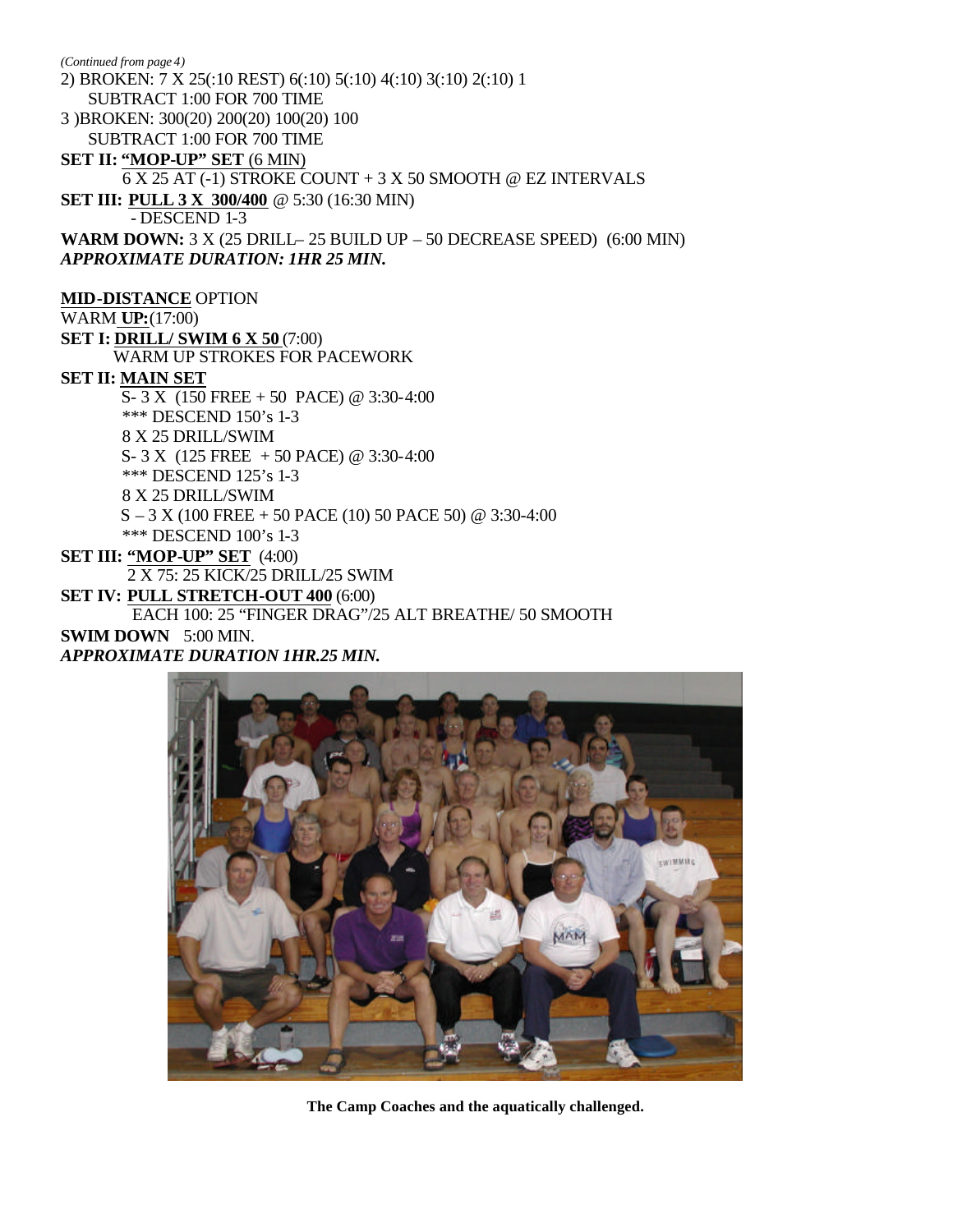### **USMS 2003 TOP TEN FOR LONG COURSE METERS**

NC Masters swimmers had a great year with some excellent results in the 2003 LC season. Congratulations to the following swimmers for placing in the USMS Top Ten for the 2003 Long Course season. Note: The issued list is Preliminary, and I went through the list manually, so I hope that I have not missed anyone's results. For more information on USMS Top Ten, visit the USMS web site at www.usms.org/comp/tt. Each person on this list is eligible to purchase a Top Ten patch with stroke segment. One stroke or relay segment comes with each patch; a patch with a relay segment costs \$5.00. Additional stroke or relay segments cost \$1.25 each. Make checks payable to Lake Erie LMSC, and send your information and the check to: Tom Gorman; P.O. Box 43824, Richmond Heights, OH 44143

Special recognition is due to Fritz Lehman who set a **World Record** in the 100m Back, and a **National Record** in the 200m Back. Two Relay Teams also set **National Records**: the 280+ Medley Relay with Clarke Mitchell, John Kortheuer, Richard Kitchell, and Dick Webber. And the 360+ [!!] Relay Team of Boyd Campbell, Martin Rutter, Jim Scherbarth, and Harold Hoffman. Way to go!!

Other "All Americans" include Heather Hageman, Jeannie Mitchell, Andy Farrell, and Henry Stewart who placed first in the nation for their age group in one or more events. Also, a national 1<sup>st</sup> place went to the 160+ 200 Men's Freestyle relay, the 240+ Men's Medley Relay, and the 120+ Mixed 200m Freestyle Relay.

If your name or an event is missing from this list, please contact Alan Godfrey, 730 Parkham Lane, Raleigh, NC 27603- 1787 (919- 755-3878) or email to AFGodfrey@aol.com.

| Women     | <b>Name</b>            | Place / Event                                                                                                                            |
|-----------|------------------------|------------------------------------------------------------------------------------------------------------------------------------------|
| $19 - 24$ | Jennifer O'Reilly      | 3rd 100m Back; 3rd 200m Back; 5 <sup>th</sup> 200m IM.                                                                                   |
|           | Doracy Robinson        | $10th 100m$ Fly.                                                                                                                         |
|           | Sarah Katz             | 3rd 400M IM.                                                                                                                             |
| $25 - 29$ | Taylor B Clarke        | 5 <sup>th</sup> 50m Free; 9 <sup>th</sup> 50m Breast; 4 <sup>th</sup> 100m Fly; 10 <sup>th</sup> 200m IM.                                |
|           | Cynthia Nagle          | 8 <sup>th</sup> 50m Breast; 9 <sup>th</sup> 100m Breast; 8 <sup>th</sup> 200m Breast                                                     |
| 30-34     | Heather M Hageman      | 1st 50M Free [28.14]; 3rd 100M Free, 5 <sup>th</sup> 50m Back; 3 <sup>rd</sup> 50m Fly.                                                  |
|           | Heidi Williams         | 4 <sup>th</sup> 400M Free; 4 <sup>th</sup> 1500m Free.                                                                                   |
|           | Mary DeMilia           | 7 <sup>th</sup> 100m Breast; 7 <sup>th</sup> 100m Fly; 7 <sup>th</sup> 200m Fly; 5 <sup>th</sup> 400m IM.                                |
| 40-44     | <b>Ruth Battle</b>     | $6th$ 50M Free; $6th$ 100m Fly.                                                                                                          |
| 45-49     | Robin Batchelor        | 7th 200m Fly                                                                                                                             |
| 50-54     | Jennie Rogers          | 10th 100m Fly                                                                                                                            |
| 55-59     | Jeannie Mitchell       | 1st 100 M Back [1.29.03]; 3rd 200M Back.                                                                                                 |
| 65-69     | <b>Sally Newell</b>    | 6th 50M Free; 5th 50M Back; 3rd 100m Back; 4th 200m Back; 2nd 50m Breast; 2nd 100m Breast;<br>3rd 200m Breast; 9th 50m Fly; 3rd 200m IM. |
| 70-74     | Suzanne Robbins-Bonitz | $4th$ 50M Back; 7 <sup>th</sup> 100M Back; 7 <sup>th</sup> 200M Back; 8 <sup>th</sup> 50m Breast; 6 <sup>th</sup> 100m Breast.           |
| Men       |                        |                                                                                                                                          |
| $25 - 29$ | Mark Medendorp         | 9 <sup>th</sup> 100m Fly.                                                                                                                |
| 30-34     | Eric Crankshaw         | $7th$ 200m Free; 9 <sup>th</sup> 400m Free; 7 <sup>th</sup> 400m IM.                                                                     |
|           | Andy Farrell           | 2nd 100m Free; 1st 200m Free [2.02.20]; 3rd 400m Free; 3rd 800m Free; 6th 1500m Free; 4th 100m<br>Back:<br>3rd 200m Back.                |
| 40-44     | Henry Stewart          | $6^{th}$ 50m Free; $3^{rd}$ 100m Free; $6^{th}$ 200m Free; $8^{th}$ 50m Back; $4^{th}$ 50m Fly; 1 <sup>st</sup> 100m Fly[1.01.64].       |
|           | John Mangrum           | $10th 200m$ Flv.                                                                                                                         |
| 45-49     | Fritz E Lehman         | 3rd 50m Back; 1st 100m Back [1.02.62 WR, NR]; 1st 200m Back [2.19.07 NR].                                                                |
|           | John Klein             | 7 <sup>th</sup> 50m Back; 6 <sup>th</sup> 100m Back; 9 <sup>th</sup> 200m Back.                                                          |
|           | <b>Todd Dimsdale</b>   | 9 <sup>th</sup> 100m Breast; 8 <sup>th</sup> 200m Breast.                                                                                |
| 50-54     | Richard S Bober        | $9th$ 50m Back.                                                                                                                          |
|           | Robert Schmitz         | 3 <sup>rd</sup> 50m Breast; 4 <sup>th</sup> 100m Breast; 7 <sup>th</sup> 200m Breast.                                                    |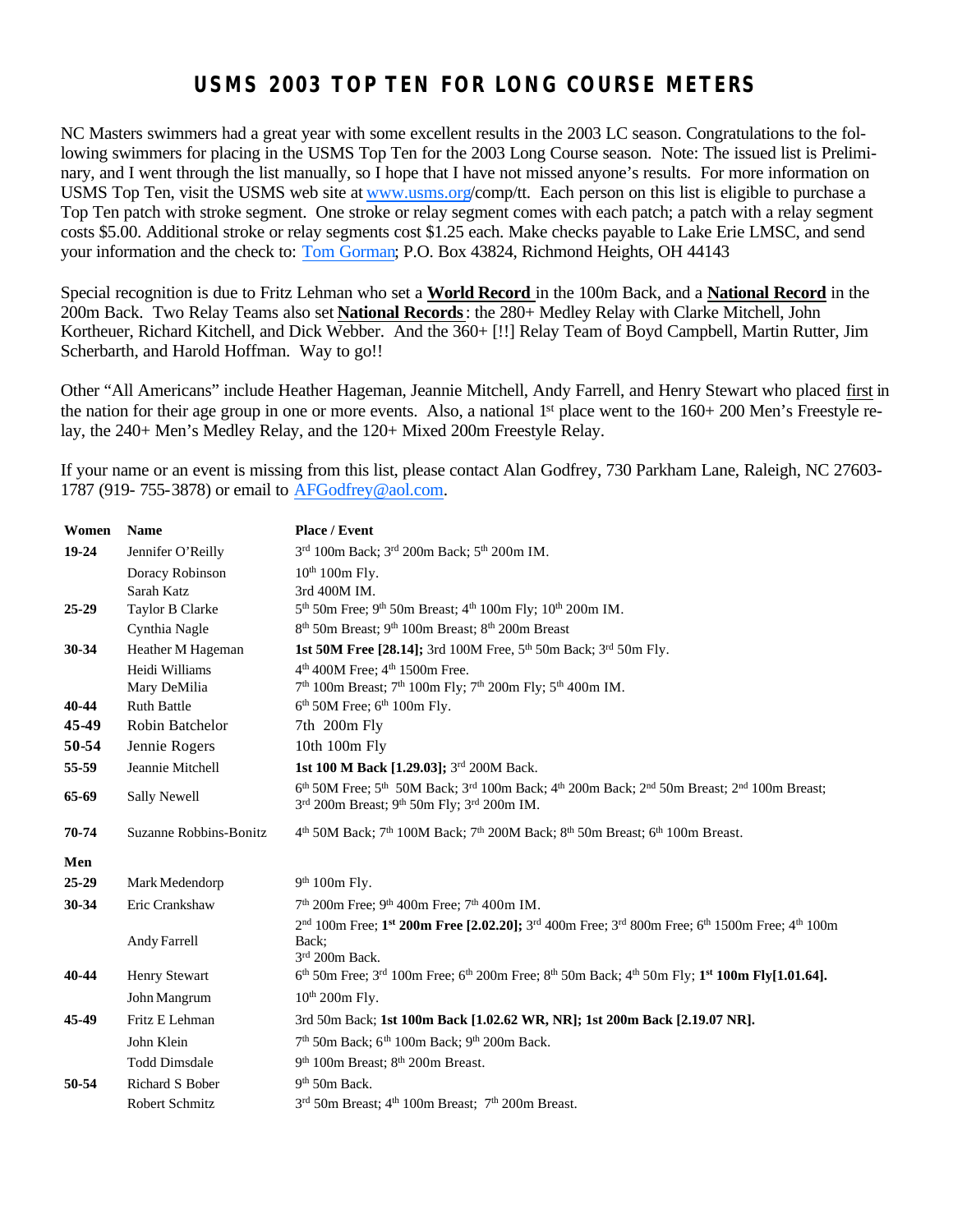## **USMS 2003 TOP TEN FOR LONG COURSE METERS (Continued)**

| Men                           | <b>Name</b>          | <b>Place / Event</b>                                                                                                                                                                                                                                                                                                                                                                 |
|-------------------------------|----------------------|--------------------------------------------------------------------------------------------------------------------------------------------------------------------------------------------------------------------------------------------------------------------------------------------------------------------------------------------------------------------------------------|
| 60-64                         | <b>Bernard White</b> | $6th$ 50m Fly.                                                                                                                                                                                                                                                                                                                                                                       |
| 65-69                         | Jerry Clark          | $2nd$ 50m Free; $2nd$ 100m Free; $3rd$ 200m Free; $4th$ 400m Free; $3rd$ 800M Free; $4th$ 50m Breast.                                                                                                                                                                                                                                                                                |
| 70-74                         | Clarke E Mitchell    | 10 <sup>th</sup> 100m Free; 10 <sup>th</sup> 400m Free; 3 <sup>rd</sup> 50m Back; 3 <sup>rd</sup> 100m Back;<br>$4th$ 200m Back; $4th$ 50m Fly; $2nd$ 100m Fly.                                                                                                                                                                                                                      |
| 85-89                         | Fred Holdredge       | 5 <sup>th</sup> 50m Back; 3 <sup>rd</sup> 100m Back; 3 <sup>rd</sup> 200m Back.                                                                                                                                                                                                                                                                                                      |
| Age<br>Group<br>Women         | <b>Relay Events</b>  | <b>Place / Team Members</b>                                                                                                                                                                                                                                                                                                                                                          |
| 100+                          | 200m Free            | 4th (Sarah Katz, Heidi Williams, Jennifer O'Reilly, Taylor Clarke.)                                                                                                                                                                                                                                                                                                                  |
| $100+$                        | 200m Free            | 10th [Langdon Johnson, Julie Rashid, Doracy Robinson, Sarah Wilhelm]                                                                                                                                                                                                                                                                                                                 |
| $200 +$                       | 200m Free            | 3rd [Heather Hageman, Sally Newell, Jeannie Mitchell, Kim Stott]                                                                                                                                                                                                                                                                                                                     |
| $200 +$                       | 200m Medley          | 4th [S Robbins-Bonitz, Sally Newell, Kim Stott, Heather Hageman]                                                                                                                                                                                                                                                                                                                     |
| Men                           |                      |                                                                                                                                                                                                                                                                                                                                                                                      |
| 160+                          | 200m Free            | 1st [1.41.12] [Henry Stewart, Jonathon Klein, Fritz Lehman, Andy Farrell]                                                                                                                                                                                                                                                                                                            |
| 160+                          | 200m Medley          | 2nd (Jonathon Klein, Fritz Lehman, Henry Stewart, Andy Farrell)                                                                                                                                                                                                                                                                                                                      |
| $\mathbf{A}$ and $\mathbf{A}$ | $200 - 11$           | $\overline{A}$ $\overline{A}$ $\overline{A}$ $\overline{A}$ $\overline{A}$ $\overline{C}$ $\overline{C}$ $\overline{A}$ $\overline{C}$ $\overline{A}$ $\overline{C}$ $\overline{A}$ $\overline{C}$ $\overline{C}$ $\overline{C}$ $\overline{C}$ $\overline{C}$ $\overline{C}$ $\overline{C}$ $\overline{C}$ $\overline{C}$ $\overline{C}$ $\overline{C}$ $\overline{C}$ $\overline{$ |

| $160+$       | 200m Medley           | 2nd (Jonathon Klein, Fritz Lehman, Henry Stewart, Andy Farrell)                     |
|--------------|-----------------------|-------------------------------------------------------------------------------------|
| $240+$       | 200m Medley           | 1st [2.14.42] (Clarke Mitchell, Robert Schmitz, Bernard White, Jerry Clark)         |
| $280+$       | 200m Free             | 4th [Clark Mitchell, John Kortheuer, Richard Kitchell, Dick Webber]                 |
| $280+$       | 200m Medley           | 1st [2.26.17 NR] [Clark Mitchell, John Kortheuer, Richard Kitchell, Dick Webber]    |
| $360+$       | 200m Free             | 1st [7.38.40 NR] [Boyd Campbell, Martin Rutter, Jim Scherbarth, Harold Hoff-<br>man |
| <b>Mixed</b> |                       |                                                                                     |
| $120+$       | 200 <sub>m</sub> Free | 1st [1.50.28] (Mary DeMilia, Heather Hageman, Andy Farrell, Henry Stewart)          |
| $120+$       | 200m Free             | 7th (Jon Klein, Cynthia Nagle, Fritz Lehman, Taylor B. Clarke)                      |
| $160+$       | 200m Medley           | 5th [Kim Stott, Fritz Lehman, Jon Klein, Heather Hageman]                           |
| $240+$       | 200m Free             | 3rd [Kim Stott, Sally Newell, Jerry Clark, Clarke E. Mitchell]                      |
| $240+$       | 200m Medley           | 3rd (Jeannie Mitchell, Sally Newell, Robert Schmitz, Jerry Clark)                   |

### **LMSC - NC Officers and Staff**

| <b>Chairman</b>                    |                    | Vice-Chairman                                                                           |                                                                                                                   | <b>Past Chairman</b>                  |                                                                                                               | <b>Acting Secretary</b> |                                                                                                   | <b>Treasurer</b>                        |
|------------------------------------|--------------------|-----------------------------------------------------------------------------------------|-------------------------------------------------------------------------------------------------------------------|---------------------------------------|---------------------------------------------------------------------------------------------------------------|-------------------------|---------------------------------------------------------------------------------------------------|-----------------------------------------|
| Fritz Lehman, RAM                  |                    | Clarke (Mitch) Mitchell, WNCY Jerry Clark, CSM                                          |                                                                                                                   |                                       |                                                                                                               | Jerry Clark, CSM        |                                                                                                   | Jerry Clark, CSM                        |
| 439 Pebble Creek Dr.               |                    | Box 19768                                                                               |                                                                                                                   | 3107 Cloverfield Rd.                  |                                                                                                               |                         | 3107 Cloverfield Rd.                                                                              | 3107 Cloverfield Rd.                    |
| Cary, NC 27511<br>$(919)$ 481-9767 |                    | Asheville, NC 28805<br>$(828)$ 299-1410                                                 |                                                                                                                   | Charlotte, NC 28211<br>(704) 374-1807 |                                                                                                               | $(704)$ 374-1807        | Charlotte, NC 28211                                                                               | Charlotte, NC 28211<br>$(704)$ 374-1807 |
| NCchairman@usms.org                |                    | NCswimrcem@juno.com                                                                     |                                                                                                                   | jerryclark@bellsouth.net              |                                                                                                               |                         | Secretary@ncmasters.org                                                                           | treasurer@ncmasters.org                 |
|                                    | $(919) 846 - 2423$ | Registrar / Webmaster<br>George Simon, RAM<br>10229 Boxelder Drive<br>Raleigh, NC 27613 | <b>Top Ten Chairperson</b><br>Alan Godfrey, RAM<br>730 Parkham Lane<br>Raleigh, NC 27603-1787<br>$(919)$ 755-3878 |                                       | <b>Newsletter Editor</b><br>Jim Enyart, SAC<br>2840 Marsh Point Rd<br>Southport, NC 28461<br>$(910)$ 253-3333 |                         | <b>Records</b><br>Fritz Lehman, RAM<br>439 Pebble Creek Dr.<br>Cary, NC 27511<br>$(919)$ 481-9767 |                                         |
|                                    |                    | NCregistrar@usms.org                                                                    | AFGodfrey@aol.com                                                                                                 |                                       | NCeditor@usms.org                                                                                             |                         | fritzlehman@nc.rr.com                                                                             |                                         |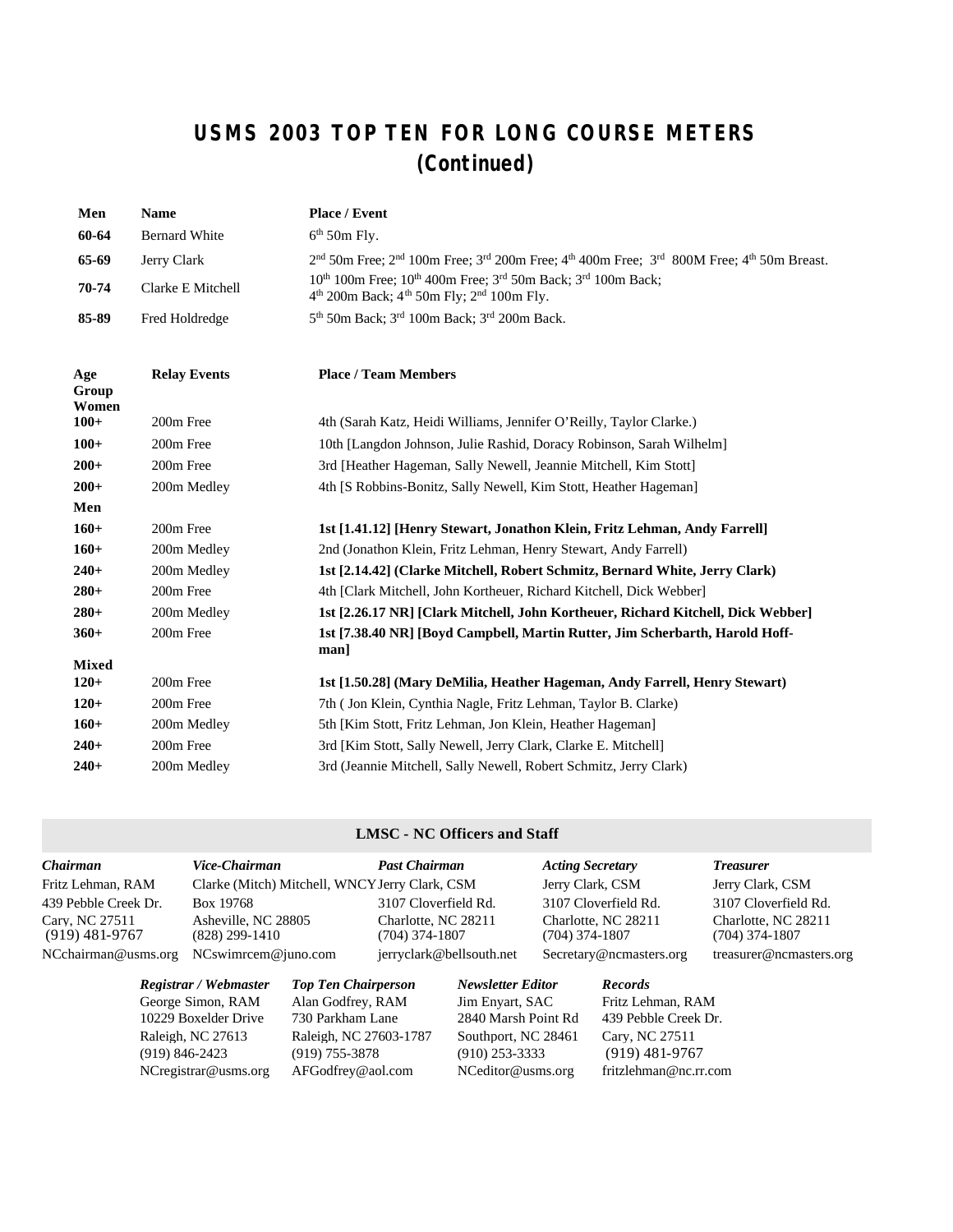### **UPCOMING 2003 / 2004 MASTERS SWIMMING EVENTS**

| <b>DATE</b>    |           | <b>EVENT</b>                                  | <b>LOCATION</b>                     | POINT OF CONTACT                                                     |  |  |
|----------------|-----------|-----------------------------------------------|-------------------------------------|----------------------------------------------------------------------|--|--|
| 2003<br>Dec 31 |           | Swim SCY in the New Year 2004                 | Univ of MD, College Park,<br>MD     | Cheryl Wagner, 202-387-2361(h),<br>cherylw@crosslink.net;            |  |  |
| 2004<br>Jan    | 24, 25    | Charlotte Sunbelt SCY Champion-<br>ships      | Charlotte, NC                       | Ken Johnson, (704/364-2141)                                          |  |  |
| Feb            |           | Tropical Splash, SCY                          | Alexandria, VA                      | Ray Novitske, 703-960-8199,<br>www.alexandriamasters.com             |  |  |
|                | 7, 8      | <b>SC SCY State Championships</b>             | Mt. Pleasant, SC                    | Steve Robling, 843.884.6321<br>steverobling@yahoo.com                |  |  |
|                | 14,15     | VA Masters Winter Invitational                | Midlothian, VA                      | Nancy Miller; 804.741.7077;<br>nancymillr@aol.com                    |  |  |
| Mar            | 6         | Frank Clark Masters SCY Open                  | Greensboro, NC                      | Craig Hertz; 336.207.0194<br>craig@staraquatics.net                  |  |  |
|                | 6,7       | Maryland Masters Winter Meet                  | UMBC, Catonsville, MD               | Barbara Protzman, 410-788-2964(h),<br>swimbarb@hotmail.com           |  |  |
|                | 27, 28    | Dixie Zone SCY Championships                  | Brentwood, TN                       |                                                                      |  |  |
| Apr            | $2 - 4$   | Colonies Zone SCY Championships               | George Mason Univ, Fair-<br>fax, VA | Cheryl Ward, 703-359-5366,<br>cherylaward@yahoo.com,                 |  |  |
|                | $15 - 18$ | YMCA Masters National SCY Cham-<br>pionships. | Ft. Lauderdale, FL                  | See your local Y aquatics director;<br>www.ymcaswimminganddiving.org |  |  |
| May            | 1, 2      | NC State Masters SCY Champion-<br>ships       | Raleigh, NC                         |                                                                      |  |  |
| Jul            | 31        | Raleigh Area Masters LCM Invita-<br>tional    | Raleigh, NC                         |                                                                      |  |  |

# **USMS 2004 CHAMPIONSHIPS**

| <b>DATE</b>              | <b>EVENT</b>                              | <b>LOCATION</b>                   | POINT OF CONTACT                                          |
|--------------------------|-------------------------------------------|-----------------------------------|-----------------------------------------------------------|
| $1/1/2004-$<br>1/31/2004 | 2004 USMS 1 Hour Postal Champi-<br>onship | Your Pool                         | Nancy Ridout, 415-892-0771,<br>nancyridout@mindspring.com |
| 4/22/2004-               | 2004 USMS Short Course Champi-            | Indiana University, Indian-       | Mel Goldstein, 317-253-8289, gold-                        |
| 4/25/2004                | onships                                   | apolis, IN                        | $\underline{\text{stein} \omega}$ mindspring.com          |
| $6/3/2004 -$             | 10th FINA World Masters LCM               | Riccione, Italy                   | www.fina.org/                                             |
| 6/13/2004                | Championships                             |                                   | mastersnews_riccione04.html                               |
| 6/12/2004                | 2004 USMS 5K Open Water Cham-<br>pionship | Atlantic Ocean, Fernandina,<br>FL | Edward Gaw, edginc@att.net                                |
| $8/12/2004$ -            | 2004 USMS Long Course Champi-             | Savannah, GA                      | Scott Rabalais, 912-927-7016, scottrabal-                 |
| 8/15/2004                | onships                                   |                                   | ais@compuserve.com                                        |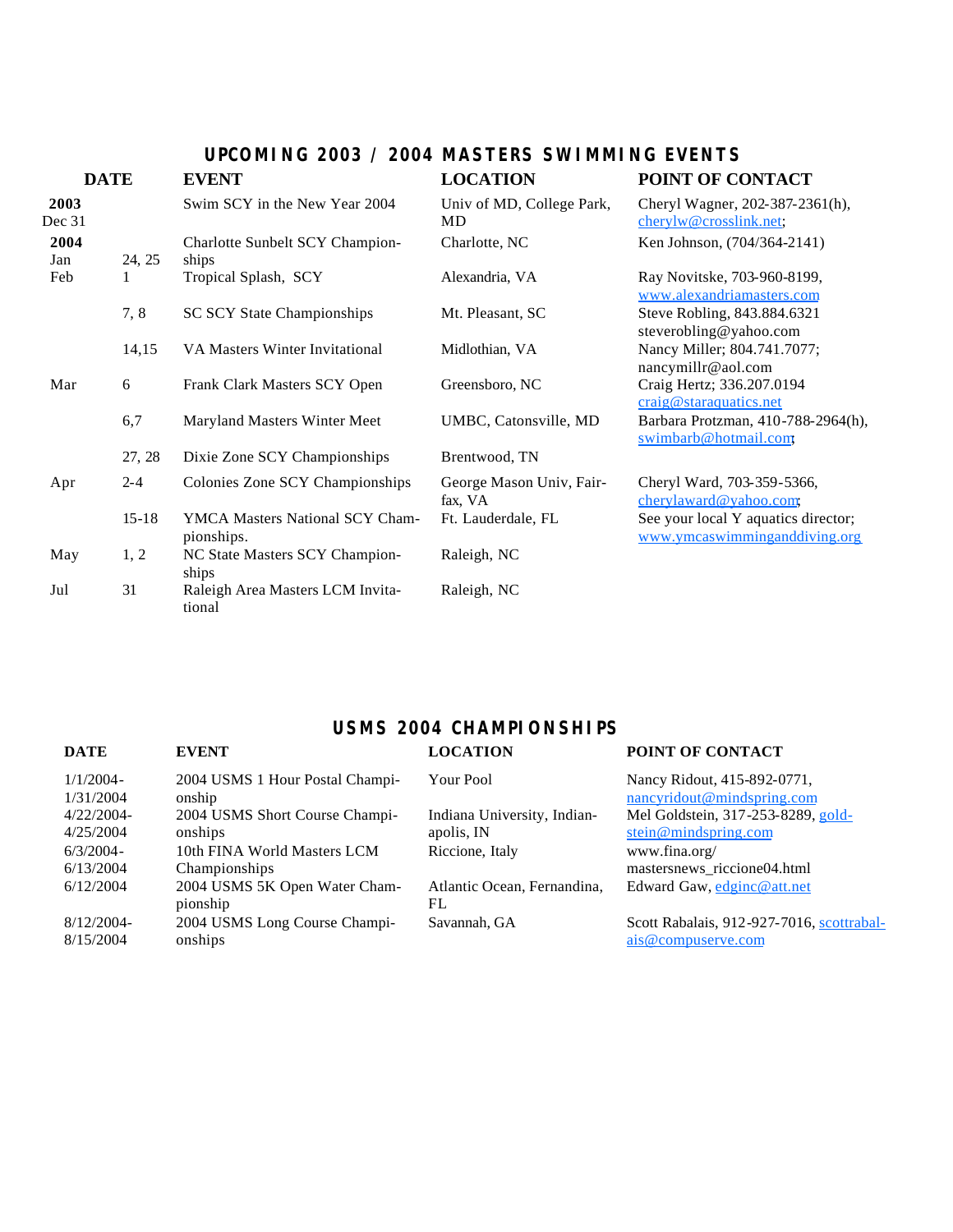#### **Frank Clark Meet hosted by TMS March 6th, 2004**

**Sanction:** Sanction by LMSC for NC for USMS, Inc. Sanction # 134-02

Meet Director: Craig Hertz (336-207-0194); interior cal.com, craig@staraquatics.net

**Facility:** Grimsley High School Pool. 801 Westover Terrace, Greensboro, NC. 25 yard, 8 lane racing course with attached diving well. 6 lanes will be used for competition, with one buffer lane and one warm-up/down lane attached to the diving well.

**Eligibility:** Swimmers *must* register with USMS as of the 1<sup>st</sup> day of the meet as determined by the Registrar of NCMS. NO EXCEPTIONS. USMS rules govern the meet.

**Deadline:** Entries must be received by mail (to meet director) by Midnight on February 27, 2004. Entries received after this time and date will be handled as *deck entries*.

**Fees:** \$5.00 meet surcharge. \$3.00 per event for pre-registration. Deck entries accepted at \$5.00 per event. There are *no* relay charges. *There will be no refunds, unless the meet date is changed*.

**Scoring and Awards:** Individual events will be scored 9-7-6-5-4-3-2-1. Ribbons given to top 8 finishers in each event.

**Seeding:** All events will be seeded by sex and time, with the exception of the following events: 500 freestyle and 1650 freestyle. These events will be seeded by time only with sexes combined. All events will be seeded slow to fast, except the 500 freestyle and 1650 freestyle which will be fast to slow. "No Time" will be placed in slow heats. Meet Director reserves the right to combine sexes in any events. There will be positive check-in for the 500 and 1650 freestyle events.

**Schedule:** Warm-ups will begin at 8am with the first event starting at 9am. Dependent on entries and timeline 5-10 minute breaks may be included in the event order per Meet Director. \*\*You must always enter the pool feet first (during warm-ups) except in sprint lanes.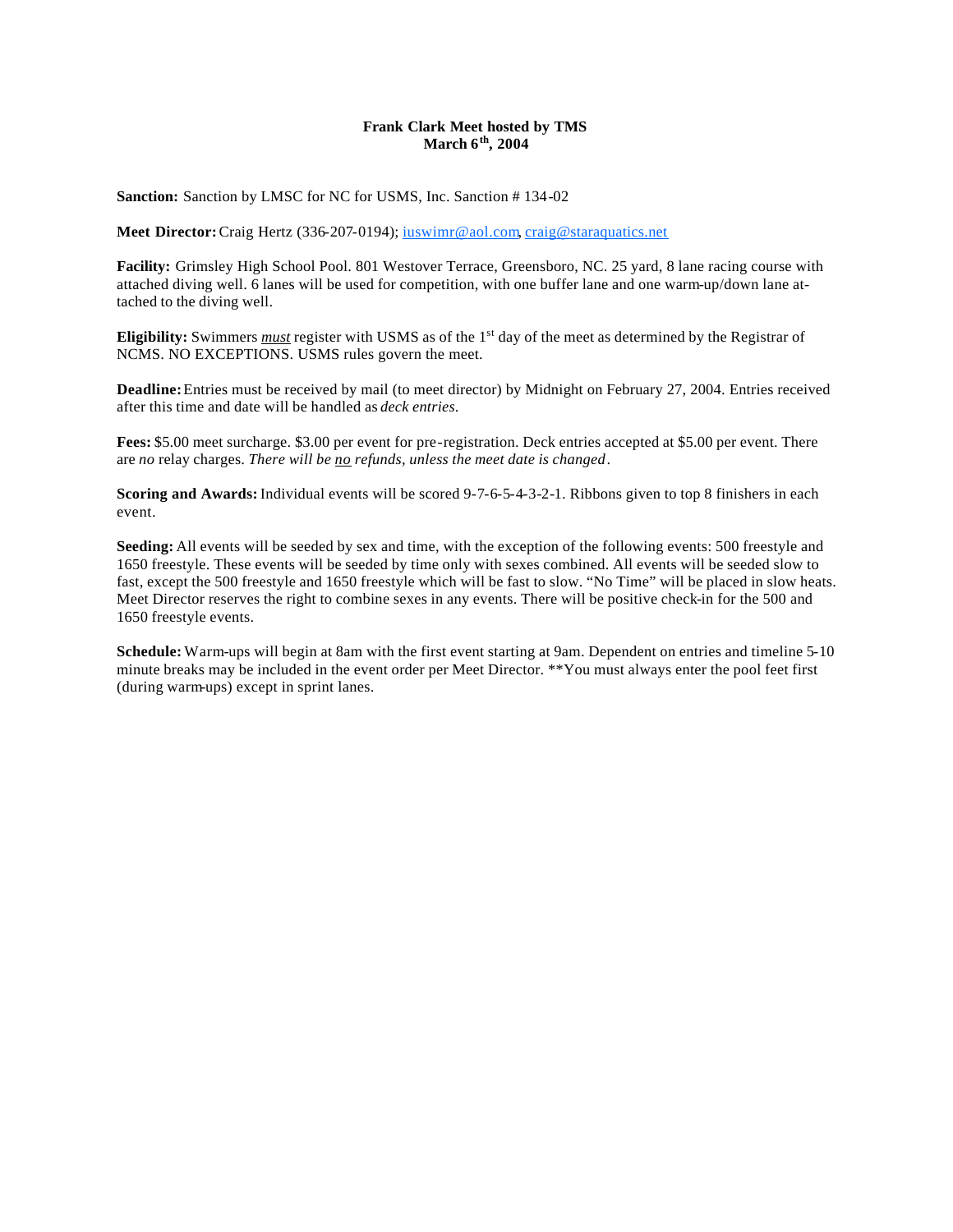### **Frank Clark Meet Entry Form (Revised)**

March 6, 2004 \*\*Please Print Legibly

|            |  | Team initials: _________ |
|------------|--|--------------------------|
|            |  |                          |
|            |  |                          |
| Sex: $M_F$ |  |                          |
|            |  |                          |

| Email (please pri |  |
|-------------------|--|
|                   |  |

| Time                              | Event                                                                                                                                                                                                                                | Time | Men |
|-----------------------------------|--------------------------------------------------------------------------------------------------------------------------------------------------------------------------------------------------------------------------------------|------|-----|
|                                   | 200 Mixed Freestyle Relay                                                                                                                                                                                                            |      | 1   |
|                                   | 500 Freestyle                                                                                                                                                                                                                        |      | 4   |
| the control of the control of     | 100 Butterfly                                                                                                                                                                                                                        |      | 6   |
|                                   | 50 Backstroke                                                                                                                                                                                                                        |      | 8   |
|                                   | 200 IM                                                                                                                                                                                                                               |      | 10  |
|                                   | <b>Break</b>                                                                                                                                                                                                                         |      |     |
| the company's company's com-      | 200 Freestyle                                                                                                                                                                                                                        |      | 12  |
|                                   | 50 Breaststroke                                                                                                                                                                                                                      |      |     |
| the control of the control of     | 100 IM                                                                                                                                                                                                                               |      | 16  |
| the control of the control of     | 50 Freestyle                                                                                                                                                                                                                         |      | 18  |
|                                   | <b>Break</b>                                                                                                                                                                                                                         |      |     |
|                                   | 50 Butterfly                                                                                                                                                                                                                         |      | 20  |
|                                   | 100 Backstroke                                                                                                                                                                                                                       |      | 22  |
| the contract of the contract of   | 100 Breaststroke                                                                                                                                                                                                                     |      | 24  |
|                                   | 200 Open (Strokes)                                                                                                                                                                                                                   |      | 26  |
|                                   | 100 Freestyle                                                                                                                                                                                                                        |      | 28  |
|                                   | <b>Break</b>                                                                                                                                                                                                                         |      |     |
| <b>Contract Contract Contract</b> | 200 Mixed Medly Relay                                                                                                                                                                                                                |      | 29  |
|                                   | <b>Break</b>                                                                                                                                                                                                                         |      |     |
|                                   | 1650 Freestyle                                                                                                                                                                                                                       |      | 32  |
|                                   | <u> The Community of the Community of the Community of the Community of the Community of the Community of the Community of the Community of the Community of the Community of the Community of the Community of the Community of</u> |      |     |

| Number of events: | $x$ \$3.00 each | $=$ |  |
|-------------------|-----------------|-----|--|
| Meet Surcharges:  | x \$5.00        | $=$ |  |
| Total:            |                 | $=$ |  |

Make Checks payable to Triad Masters Swimming (TMS) and mail to: Craig Hertz

1801 Wright Ave. Greensboro, NC 27403

**Read and Sign this Release from Liability:** I, the undersigned participant, intending to be legally bound, hereby certify that I am physically fit and have not been otherwise informed by a physician. I acknowledge that I am aware of all the risks inherent in Masters Swimming (training and competition), including possible permanent disability or death, and agree to assume all of those risks. AS A CONDITION OF MY PARTICIPATION IN THE MASTERS SWIMMINGPROGRAM OR ANY ACTIVITIES INCIDENT THERETO, I HEREBY WAIVE ANY AND ALL RIGHTS TO CLAIMS FOR LOSS OR DAMAGES, INCLUDING ALL CLAIMS FOR LOSS OR DAMAGES CAUSED BY THE NEGLIGENCE, ACTIVE OR PASSIVE, OF THE FOLLOW-ING: UNITED STATES MASTERS SWIMMING, INC.., THE LOCAL MASTERS SWIMMING COMMITTEES, THE CLUBS, HOST FACILITIES, MEET SPONSORS, MEET COMMITTEES, OR ANY INDIVIDUALS OFFICIATING AT THE MEET OR SUPERVISING SUCH ACTIVITIES. In addition, I agree to abide and be governed by the rules of USMS.

Signature: \_\_\_\_\_\_\_\_\_\_\_\_\_\_\_\_\_\_\_\_\_\_\_\_\_\_\_\_\_ Date: \_\_\_\_\_\_\_\_\_\_\_\_\_\_\_\_\_\_\_\_\_\_\_\_\_\_\_\_\_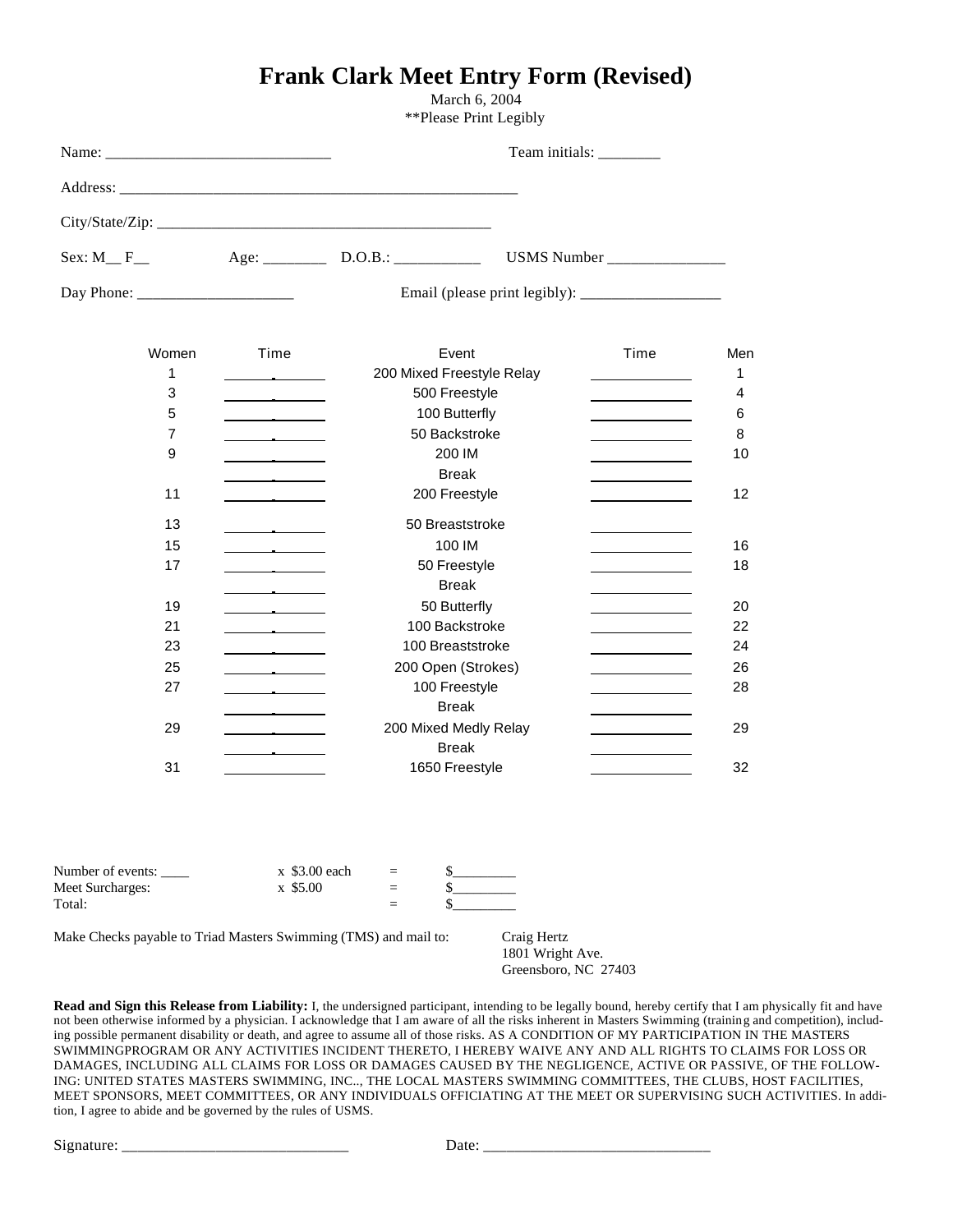# *22nd ANNUAL*

# **CHARLOTTE SWIMMASTERS SUNBELT CHAMPIONSHIP**

### *January 24-25, 2004*

| <b>LMSC</b> Meet-   | Saturday January 24, 2004 immediately following afternoon events. All officers and team reps are urged to                                                                                                                                                                                                                                                                                                                                                                                                                                 |  |  |  |  |  |  |  |
|---------------------|-------------------------------------------------------------------------------------------------------------------------------------------------------------------------------------------------------------------------------------------------------------------------------------------------------------------------------------------------------------------------------------------------------------------------------------------------------------------------------------------------------------------------------------------|--|--|--|--|--|--|--|
| Social              | Location to be determined. 6:30 Saturday. Please reserve space when mailing entry. Maps will be at pool.                                                                                                                                                                                                                                                                                                                                                                                                                                  |  |  |  |  |  |  |  |
| Lodging:            | Adams Mark \$65 (704) 372-4100 or (800) 444-2326; Four Points Sheraton \$65* (704) 372-7550 or (800) 762-<br>1995; Hampton Inn \$79* (704) 373-0917. Mention Masters Swim Meet when you call. All ez walk to pool.<br>Best to reserve early as rates based on space available. *denotes free breakfast.                                                                                                                                                                                                                                   |  |  |  |  |  |  |  |
| Schedule:           | Saturday morning: Warm up 8:00am; first heat of the distance events start 8:45am.<br>Saturday afternoon: Warm up 11:30am; first heat event 5 starts 12:30pm.<br>Sunday morning: Warm up 8:00am; first heat of event starts 8:45am.<br>You must always enter the pool feet first except in sprint lanes. No paddles or kickboards allowed in warm up/<br>down swimming.                                                                                                                                                                    |  |  |  |  |  |  |  |
| Seeding:            | All events will be seeded by sex and time, with the exception of the following events: 1650, 1000, 500 and 400<br>IM. These events will be seeded by time only with sexes combined. All events will be seeded slow to fast except<br>the 500 free, which will be fast to slow. " no time" will be placed in slow heats. Meet Director reserves right to<br>combine sexes in any events. For the 500 free, you must reconfirm you will swim this event before the break<br>on Sunday by initialing your name at the deck enter/relay desk. |  |  |  |  |  |  |  |
| Scoring &<br>Awards | Individual events will be scored 9-7-6-5-4-3-2-1; relays doubled for team scoring. Ribbons given to top 8 finishers<br>in each event. High point awards given each sex/age group.                                                                                                                                                                                                                                                                                                                                                         |  |  |  |  |  |  |  |
| Fees:               | \$3.00 per event for pre-registration. Deck entries accepted at \$5.00 per event. There are no relay charges. There<br>will be no refunds, unless the meet date is changed due to weather conditions.                                                                                                                                                                                                                                                                                                                                     |  |  |  |  |  |  |  |
| Deadline:           | Entries must be received by email or regular mail to Jerry Clark (704) 334-6223 by 5:00pm January 16, 2004.<br>Entries received after this time and date will be handled as <b>deck entries</b> . Email entries must list name, address,<br>birthdate, age, USMS reg number, events you will swim with seed times for those events.<br>You must sign a waiver and make payment upon arrival at meet.                                                                                                                                      |  |  |  |  |  |  |  |
| Rules:              | Swimmers must be registered with USMS as of the first day of the meet as determined by the Registrar of NCMS.<br>No Exceptions. USMS rules govern the meet. Swimmers are limited to 5 individual events per day. Note: USMS<br>One Day Registration forms will not be available at this meet.                                                                                                                                                                                                                                             |  |  |  |  |  |  |  |
| Facility:           | Mecklenburg County Aquatic Center, 800 East Second Street, Charlotte NC. (704) 336-3483 The pool is 50 meters<br>by 25 yards, with a bulkhead dividing the competition area into an 8 lane 25 yard course. Continuous warm up/<br>down lanes available in separate tank. Parking is across the street on Saturday. The pool length has been certified<br>in accord with USMS rules.                                                                                                                                                       |  |  |  |  |  |  |  |
|                     | Meet Director: Ken Johnson (704/364-2141)<br>Meet Referee: Marty Fehr                                                                                                                                                                                                                                                                                                                                                                                                                                                                     |  |  |  |  |  |  |  |
| Sanction:           | Sanction by LMSC for NC for USMS, Inc. Sanction #134-01                                                                                                                                                                                                                                                                                                                                                                                                                                                                                   |  |  |  |  |  |  |  |